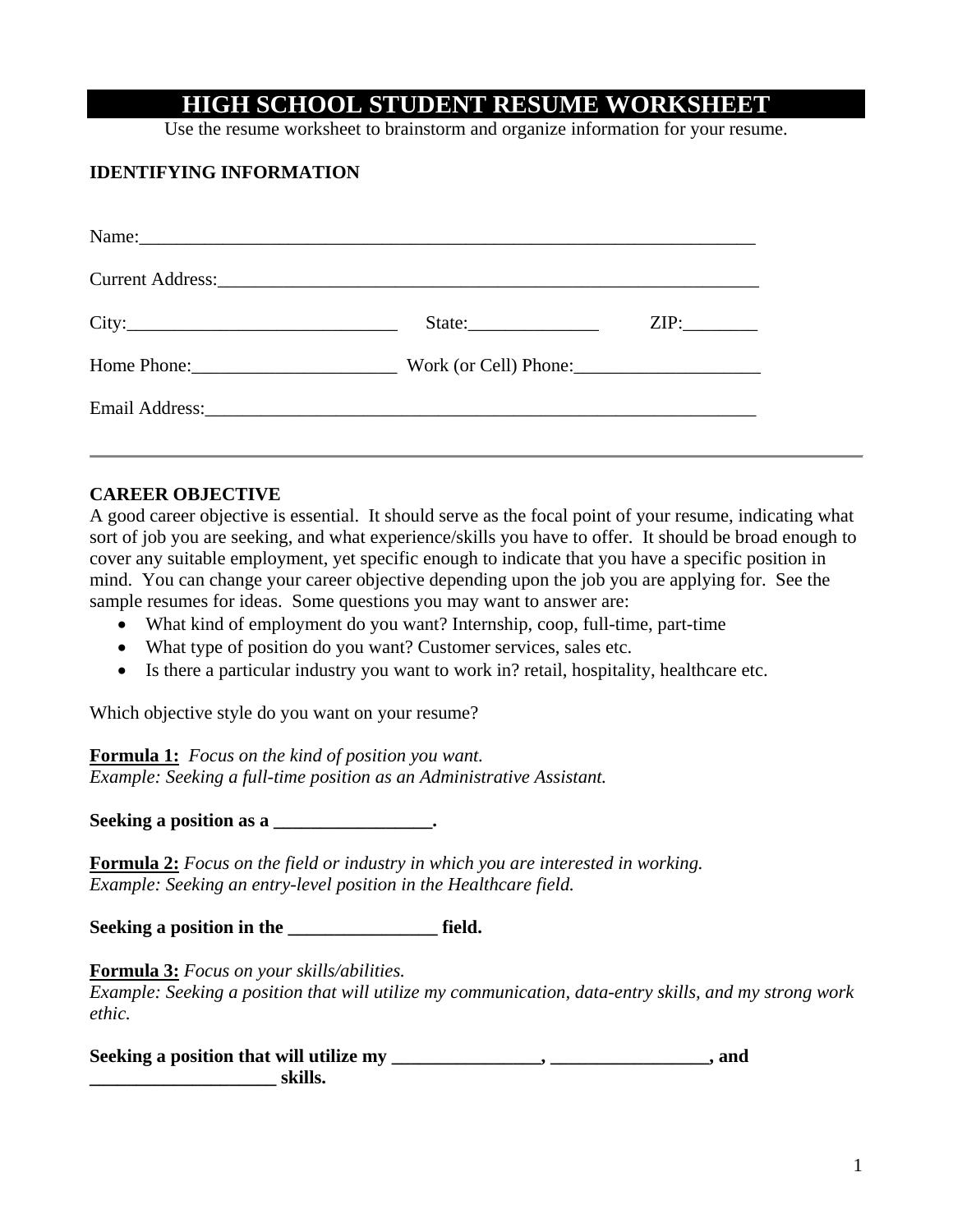## Below are a few example phrases you could use for each section.

*Position: This describes the level position or the type of work you are seeking.* 

First, Second, or Third Shift Professional Part-Time

Entry Level A Specific Title (Warehouse Associate) Internship The name of a field (Administrative)

#### *Field*: *This describes the career field, industry or department you are seeking.*

Accounting Human Resources Culinary Arts Manufacturing Customer Service Marketing Educational Mechanical Engineering Medical Food Service Sales Financial Truck Driving Healthcare Welding

Administrative Information Technology Health and Beauty Warehouse/Industrial

*Skills/Experience: These are your most outstanding strengths and abilities. These can also be used in your Summary of Qualifications. See the Skills Identification Checklist for help in identifying your unique and special skills.* 

| Data Entry                      | <b>Work Ethic</b>                  |
|---------------------------------|------------------------------------|
| <b>Computer Skills</b>          | <b>Problem Solving Ability</b>     |
| <b>Organizational Ability</b>   | Leadership Ability                 |
| <b>Financial Knowledge</b>      |                                    |
| <b>Proven Success Record</b>    | <b>Public Speaking Ability</b>     |
| Certifications                  | Accuracy                           |
| Specific Educational Background | Innovative Ideas                   |
| <b>Results Oriented</b>         | <b>Logical Thinking Ability</b>    |
| <b>Planning Skills</b>          | Self-Starter                       |
| Specific Trade Skills           | <b>Excellent Attendance Record</b> |
| Creativity                      | <b>Follows Instructions</b>        |
| <b>Ability to Learn Quickly</b> | Maturity                           |
| Dependability                   | People Skills                      |
| <b>Communication Skills</b>     | Enthusiasm                         |
| Persistence                     | Observant                          |
|                                 |                                    |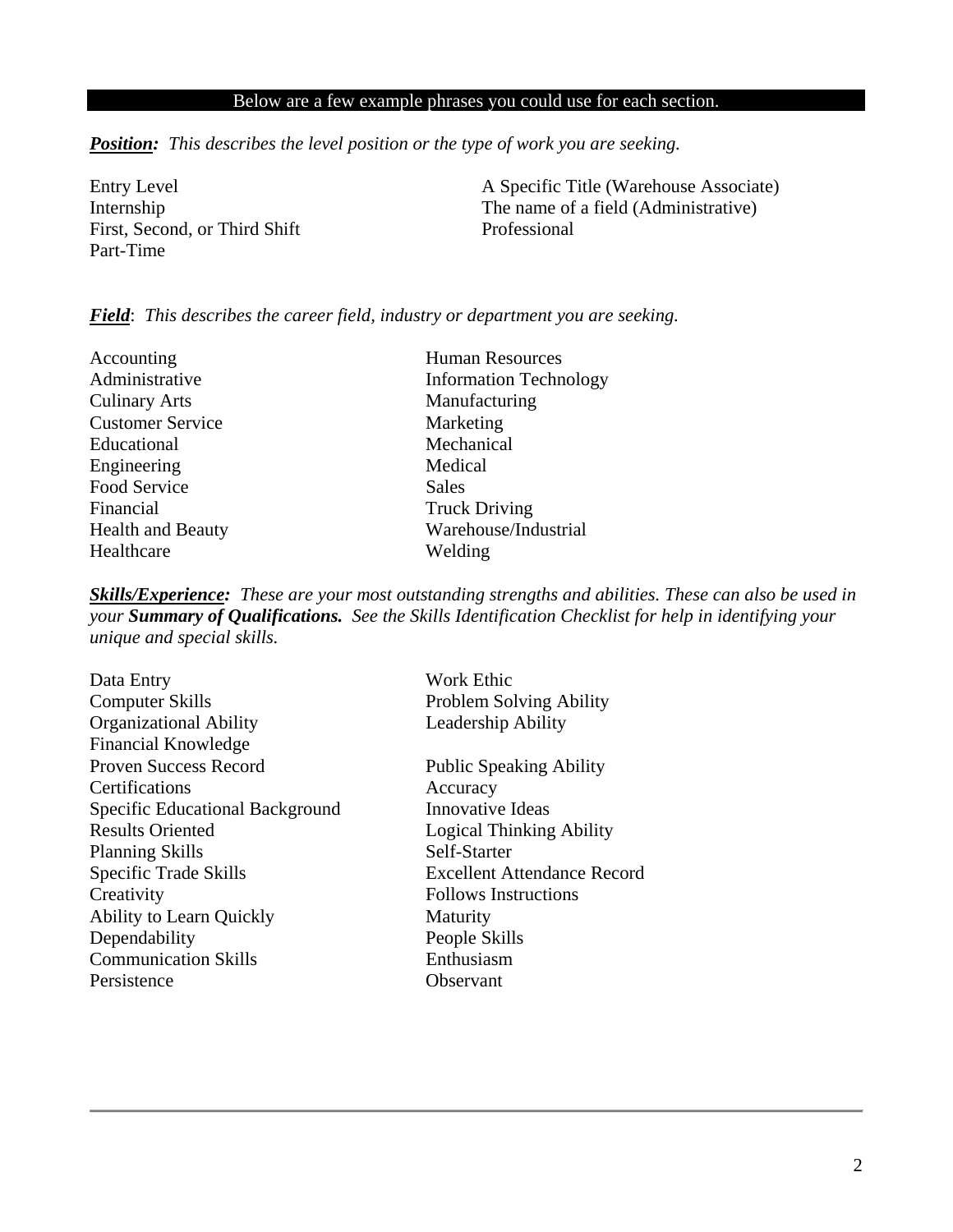## **EDUCATIONAL BACKGROUND**

As a high school student, you will list the name of your high school and expected date of graduation on your resume. Generally, once you begin college or technical school, you can omit your high school information because it is assumed you have completed high school or obtained your GED. If you have taken, or are taking, college-level courses or vocational/technical training, you can list that first.

| Name of school:                                     |  |
|-----------------------------------------------------|--|
| City and State of school: City and State of school: |  |
| Expected Graduation Date:                           |  |
| GPA (if above a 3.0) <i>optional</i> :              |  |

## **PART-TIME EMPLOYMENT & SUMMER JOBS**

As a student you probably do not have much experience directly related to your career objective. That's okay! You may have held part-time or summer jobs, and believe it or not, through those experiences you have developed valuable transferable skills that employers like to see in applicants. It also shows that you have held a job for a certain amount of time, demonstrating your work ethic and ability to manage your time between school and work.

> The top skills and qualities of the perfect candidate are: **Communication Skills (verbal & written) Honesty/Integrity Interpersonal Skills Motivation/Initiative Strong Work Ethic Teamwork Skills Analytical Skills Flexibility/Adaptability**  *Source: Job Outlook 2004, National Association of Colleges and Employers*

It can sometimes be challenging to describe these job tasks on your resume. When doing so, think about the top skills listed above and how you developed these skills through your part-time work.

## **EXPERIENCE**

When describing your responsibilities and accomplishments, try to highlight areas that are specifically relevant to the type of position you are seeking. Start each description with an action word (see list of action words on page 7).

Name and city/state of company:\_\_\_\_\_\_\_\_\_\_\_\_\_\_\_\_\_\_\_\_\_\_\_\_\_\_\_\_\_\_\_\_\_\_\_\_\_\_\_\_\_\_\_\_\_\_ Job Title:

Date From: (Mo/YR)\_\_\_\_\_\_\_\_\_\_\_\_\_\_\_\_ Date To: (Mo/YR):\_\_\_\_\_\_\_\_\_\_\_\_\_\_\_\_\_\_\_\_

Description of responsibilities and accomplishments (Write your experiences in bullet statements):

• *Example: Responsible for sorting 1,000 small packages each hour of operation.*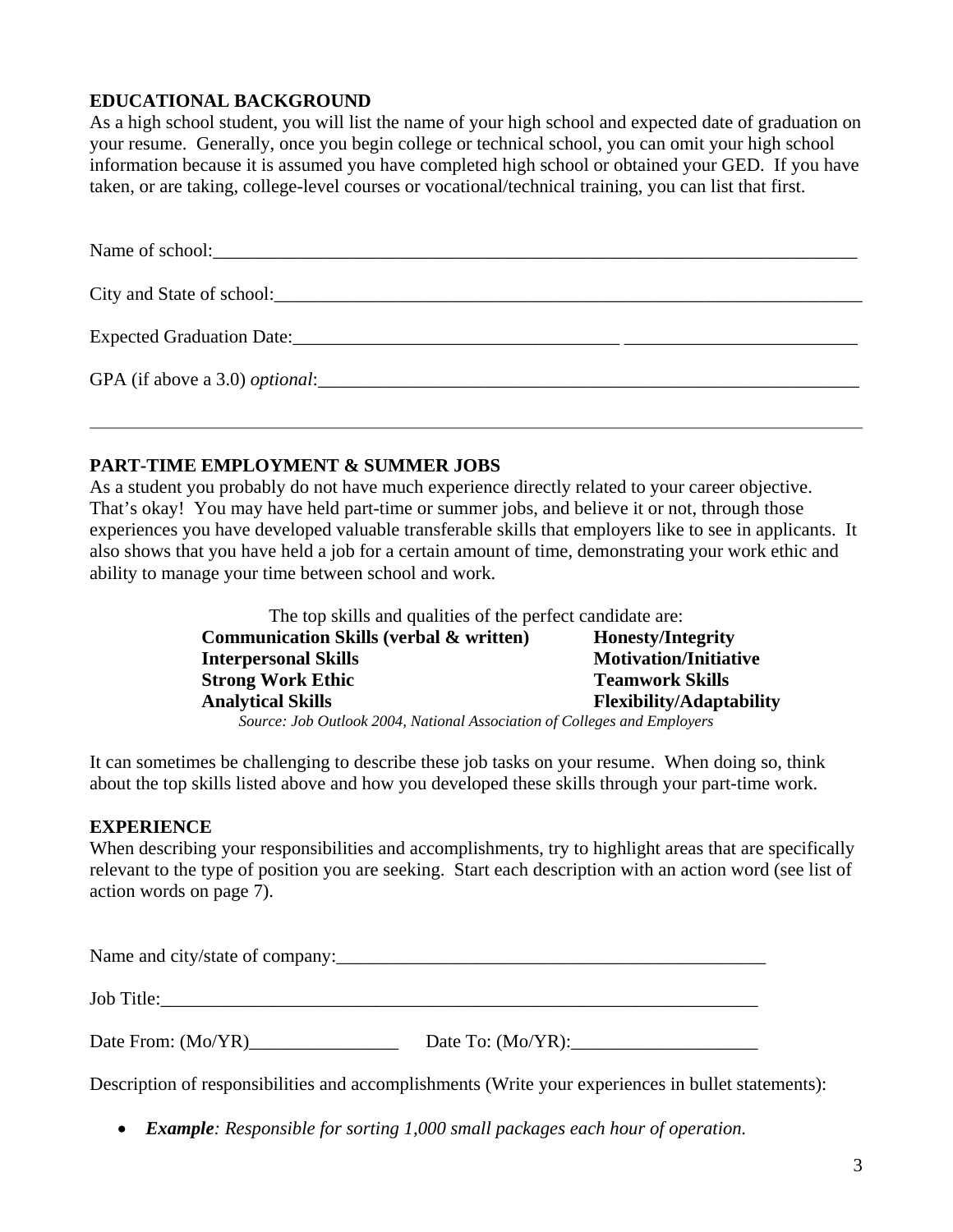| Description of responsibilities and accomplishments (Write your experiences in bullet statements): |
|----------------------------------------------------------------------------------------------------|
|                                                                                                    |
|                                                                                                    |
|                                                                                                    |
|                                                                                                    |
|                                                                                                    |
|                                                                                                    |
| Date From: (Mo/YR) Date To: (Mo/YR):                                                               |
| Description of responsibilities and accomplishments (Write your experiences in bullet statements): |
| <u> 1989 - Johann Stoff, Amerikaansk politiker (d. 1989)</u>                                       |
|                                                                                                    |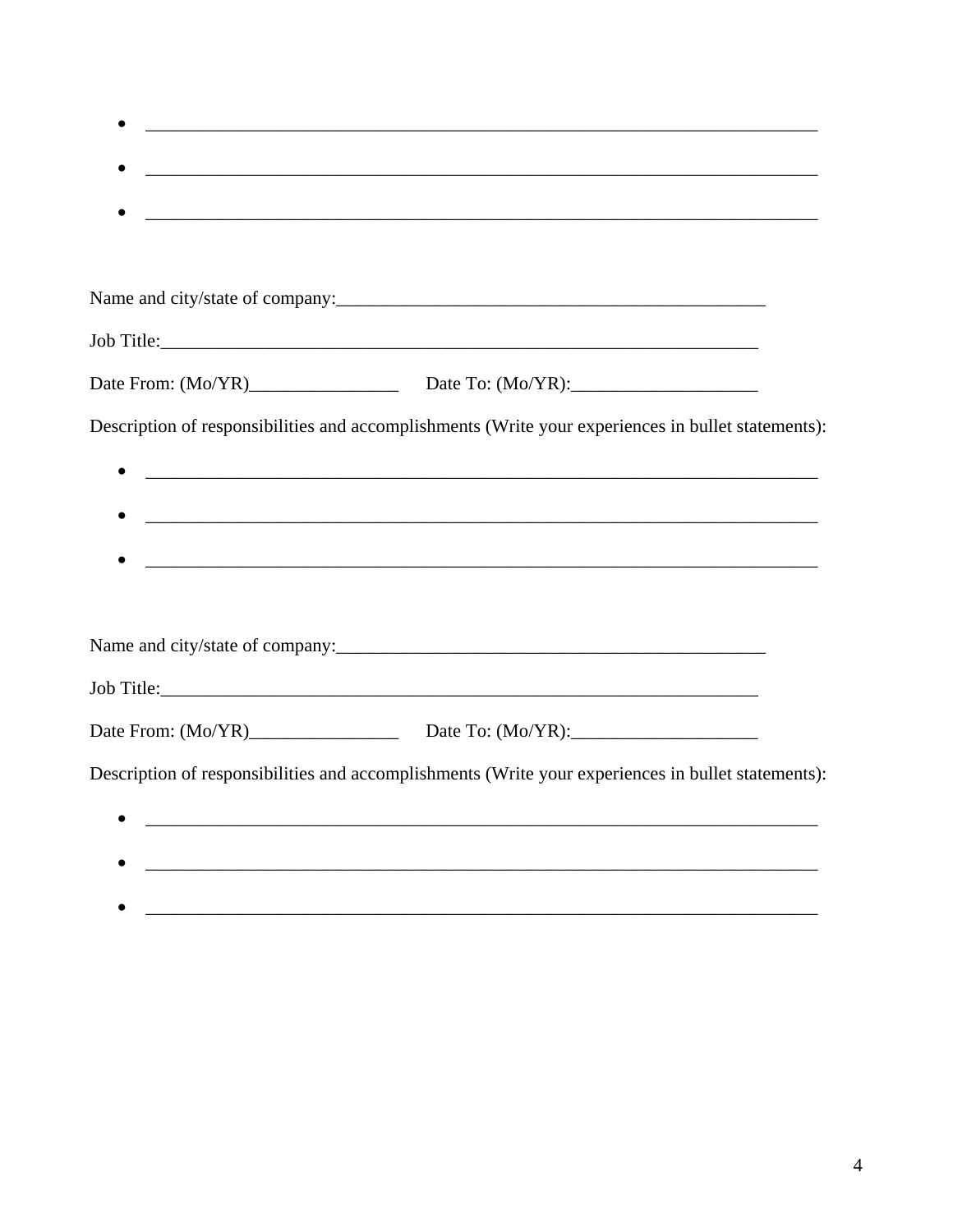# **ACTION WORDS**

Use action words to describe your experience and accomplishments. You should use present tense (i.e. "manage" or "collaborate") when describing tasks that you are still doing. Use past tense (i.e. "managed" or "collaborated") when describing tasks that you are no longer doing.

- achieved
- acquired
- adapted
- addressed
- administered
- analyzed
- anticipated
- assembled
- assisted
- audited
- budgeted
- calculated
- centralized
- changed
- collaborated
- composed
- condensed
- conducted
- constructed
- contracted
- converted
- coordinated
- created
- cultivated
- demonstrated
- designed
- developed
- devised
- discovered
- doubled
- drafted
- edited
- eliminated
- enforced
- established
- evaluated
- expanded
- explained
- forecasted
- formed
- founded
- generated
- guided
- hired
- implemented
- improved
- informed
- insured
- interpreted
- interviewed
- launched
- maintained
- managed
- marketed
- minimized
- motivated
- negotiated
- obtained
- operated
- organized
- originated
- oversaw
- performed
- planned
- prevented
- produced
- programmed
- promoted
- provided
- publicized
- published
- recruited
- reorganized
- reported
- researched
- resolved
- reviewed
- selected
- separated
- set up
- simplified
- solved
- surveyed
- staffed
- supervise
- taught
- tested
- trained
- used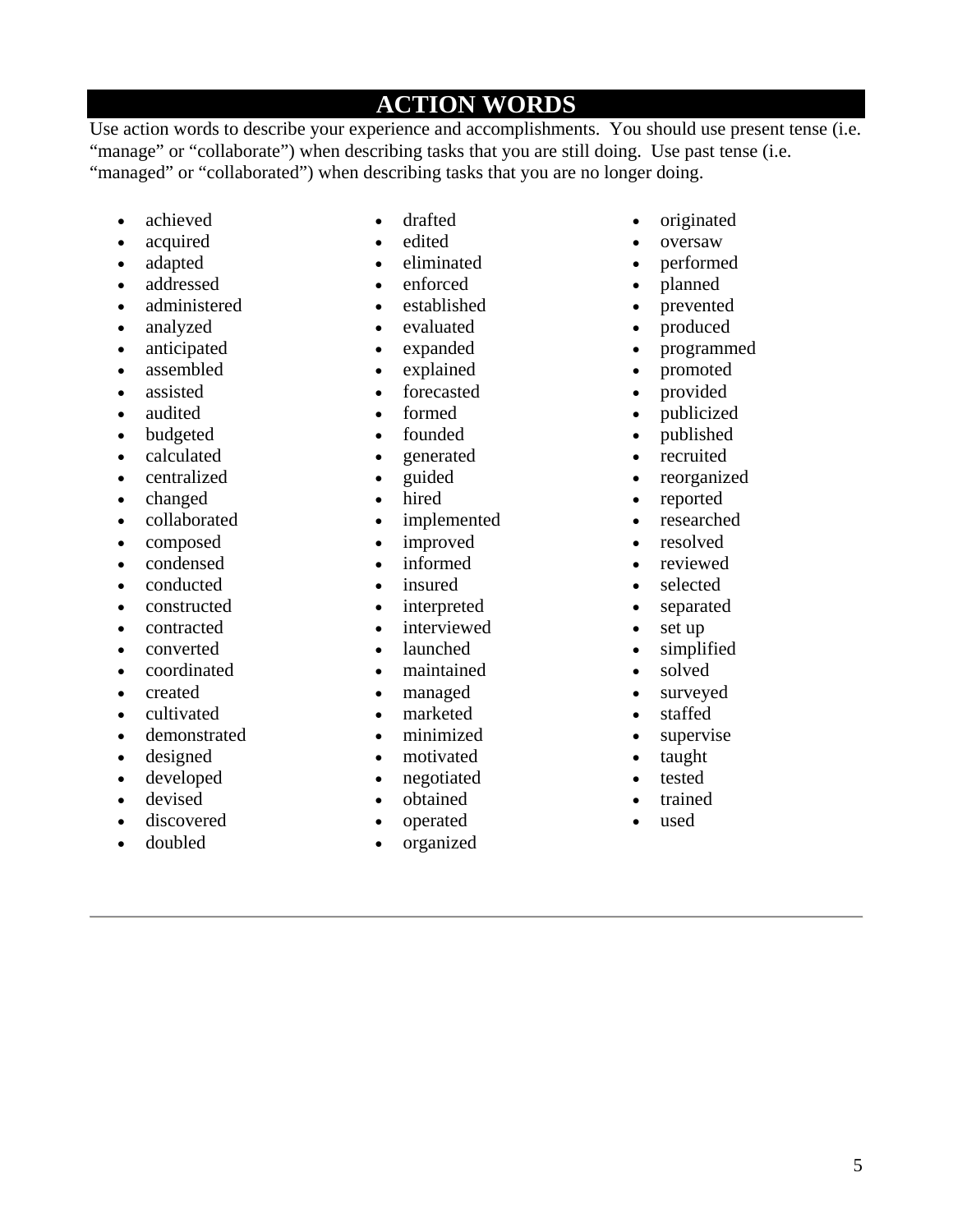## **OTHER INFORMATION**

Merit Scholarships, awards, honors, achievements (include dates) and languages you are fluent in. **Example: Honor Roll, Fall 2002 & Spring 2003; Fluent in Spanish, Perfect Attendance Award** 

\_\_\_\_\_\_\_\_\_\_\_\_\_\_\_\_\_\_\_\_\_\_\_\_\_\_\_\_\_\_\_\_\_\_\_\_\_\_\_\_\_\_\_\_\_\_\_\_\_\_\_\_\_\_\_\_\_\_\_\_\_\_\_\_\_\_\_\_\_\_\_\_\_\_\_\_\_\_\_\_\_\_

\_\_\_\_\_\_\_\_\_\_\_\_\_\_\_\_\_\_\_\_\_\_\_\_\_\_\_\_\_\_\_\_\_\_\_\_\_\_\_\_\_\_\_\_\_\_\_\_\_\_\_\_\_\_\_\_\_\_\_\_\_\_\_\_\_\_\_\_\_\_\_\_\_\_\_\_\_\_\_\_\_\_

## **2003,**

Co-curricular activities (sports, clubs, volunteer activities, etc.) List full name of organization, include dates, and include offices/positions you have held if applicable.

\_\_\_\_\_\_\_\_\_\_\_\_\_\_\_\_\_\_\_\_\_\_\_\_\_\_\_\_\_\_\_\_\_\_\_\_\_\_\_\_\_\_\_\_\_\_\_\_\_\_\_\_\_\_\_\_\_\_\_\_\_\_\_\_\_\_\_\_\_\_\_\_\_\_\_\_\_\_\_\_\_\_

\_\_\_\_\_\_\_\_\_\_\_\_\_\_\_\_\_\_\_\_\_\_\_\_\_\_\_\_\_\_\_\_\_\_\_\_\_\_\_\_\_\_\_\_\_\_\_\_\_\_\_\_\_\_\_\_\_\_\_\_\_\_\_\_\_\_\_\_\_\_\_\_\_\_\_\_\_\_\_\_\_\_

\_\_\_\_\_\_\_\_\_\_\_\_\_\_\_\_\_\_\_\_\_\_\_\_\_\_\_\_\_\_\_\_\_\_\_\_\_\_\_\_\_\_\_\_\_\_\_\_\_\_\_\_\_\_\_\_\_\_\_\_\_\_\_\_\_\_\_\_\_\_\_\_\_\_\_\_\_\_\_\_\_\_

\_\_\_\_\_\_\_\_\_\_\_\_\_\_\_\_\_\_\_\_\_\_\_\_\_\_\_\_\_\_\_\_\_\_\_\_\_\_\_\_\_\_\_\_\_\_\_\_\_\_\_\_\_\_\_\_\_\_\_\_\_\_\_\_\_\_\_\_\_\_\_\_\_\_\_\_\_\_\_\_\_\_

\_\_\_\_\_\_\_\_\_\_\_\_\_\_\_\_\_\_\_\_\_\_\_\_\_\_\_\_\_\_\_\_\_\_\_\_\_\_\_\_\_\_\_\_\_\_\_\_\_\_\_\_\_\_\_\_\_\_\_\_\_\_\_\_\_\_\_\_\_\_\_\_\_\_\_\_\_\_\_\_\_\_

\_\_\_\_\_\_\_\_\_\_\_\_\_\_\_\_\_\_\_\_\_\_\_\_\_\_\_\_\_\_\_\_\_\_\_\_\_\_\_\_\_\_\_\_\_\_\_\_\_\_\_\_\_\_\_\_\_\_\_\_\_\_\_\_\_\_\_\_\_\_\_\_\_\_\_\_\_\_\_\_\_\_

\_\_\_\_\_\_\_\_\_\_\_\_\_\_\_\_\_\_\_\_\_\_\_\_\_\_\_\_\_\_\_\_\_\_\_\_\_\_\_\_\_\_\_\_\_\_\_\_\_\_\_\_\_\_\_\_\_\_\_\_\_\_\_\_\_\_\_\_\_\_\_\_\_\_\_\_\_\_\_\_\_\_

## **Example: Norton's Suburban Hospital, Volunteer, Summer 2003**

Computer skills

## **Example: Proficient in Microsoft Office, including Word, Excel, and Powerpoint**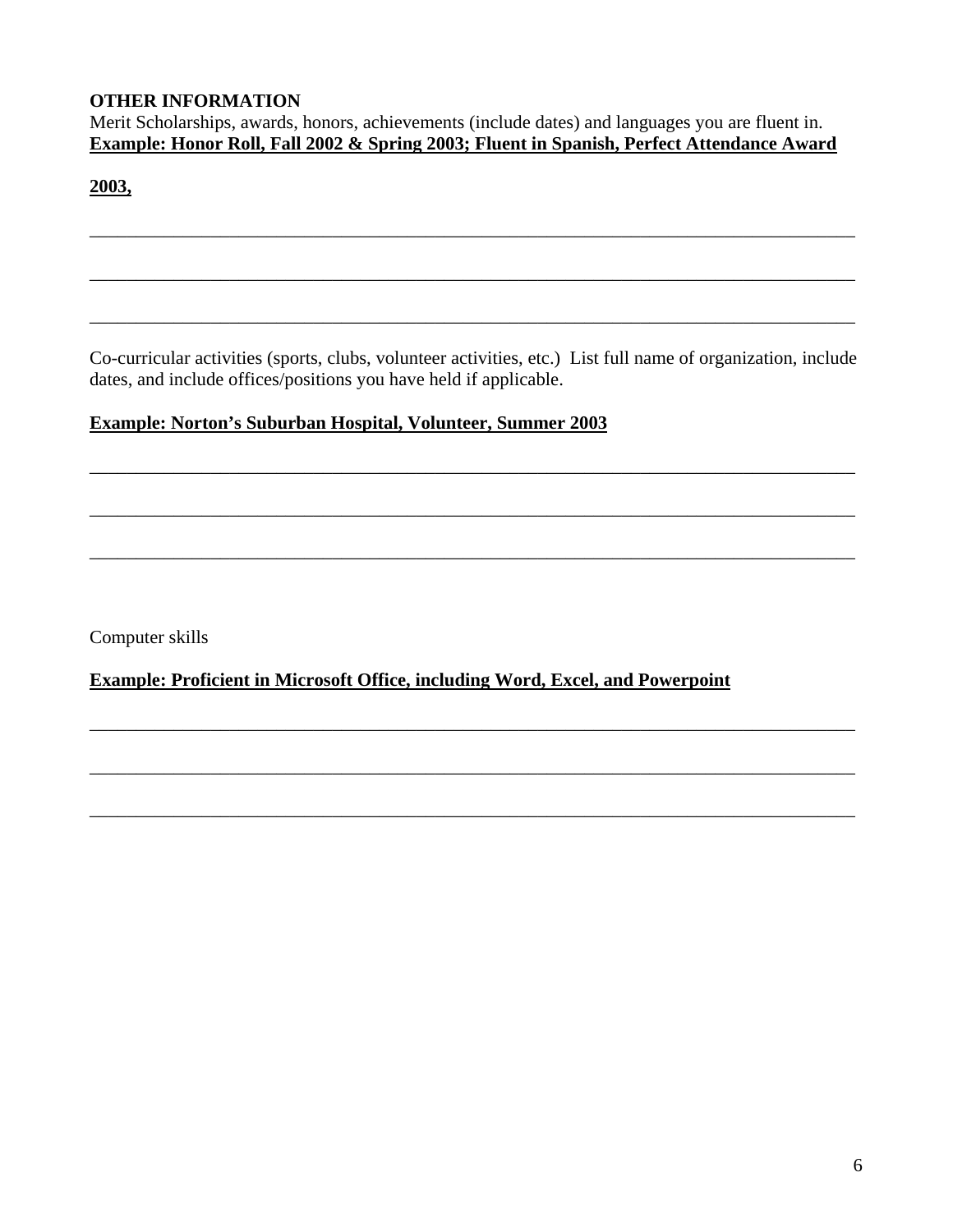# **RESUME WRITING TIPS**

- Pay careful attention to spelling, punctuation, grammar, and style.
- Proofread your resume carefully. Also, have several other people proof read your resume.
- Organize information in a logical fashion. The Resume Worksheet can help you with your organization of material.
- Keep descriptions clear and to the point try to stay under 12 words.
- As an associate or bachelor degree holder, you will most likely only need a one-page resume.
- Use a simple and easy to read font. We suggest Times New Roman or Arial.
- Use a good quality white or off-white bond paper.
- Include as much work experience as possible even if it does not obviously relate to the job you are seeking. Any job has transferable skills (i.e. computer skills, writing, speaking, etc.)
- Tailor your information to the job you are seeking.
- Be honest don't exaggerate.
- Be specific and give examples. Provide numbers (i.e. # of people supervised, amount of your operating budget, etc.) whenever possible.
- Use simple, everyday language.
- Include dates whenever appropriate (i.e. dates of employment, activities, etc.)
- Write out what acronyms stand for because an employer may not know what they mean.

## **Log on to CREW's website at www.crew.cc for additional resume and job correspondence assistance.**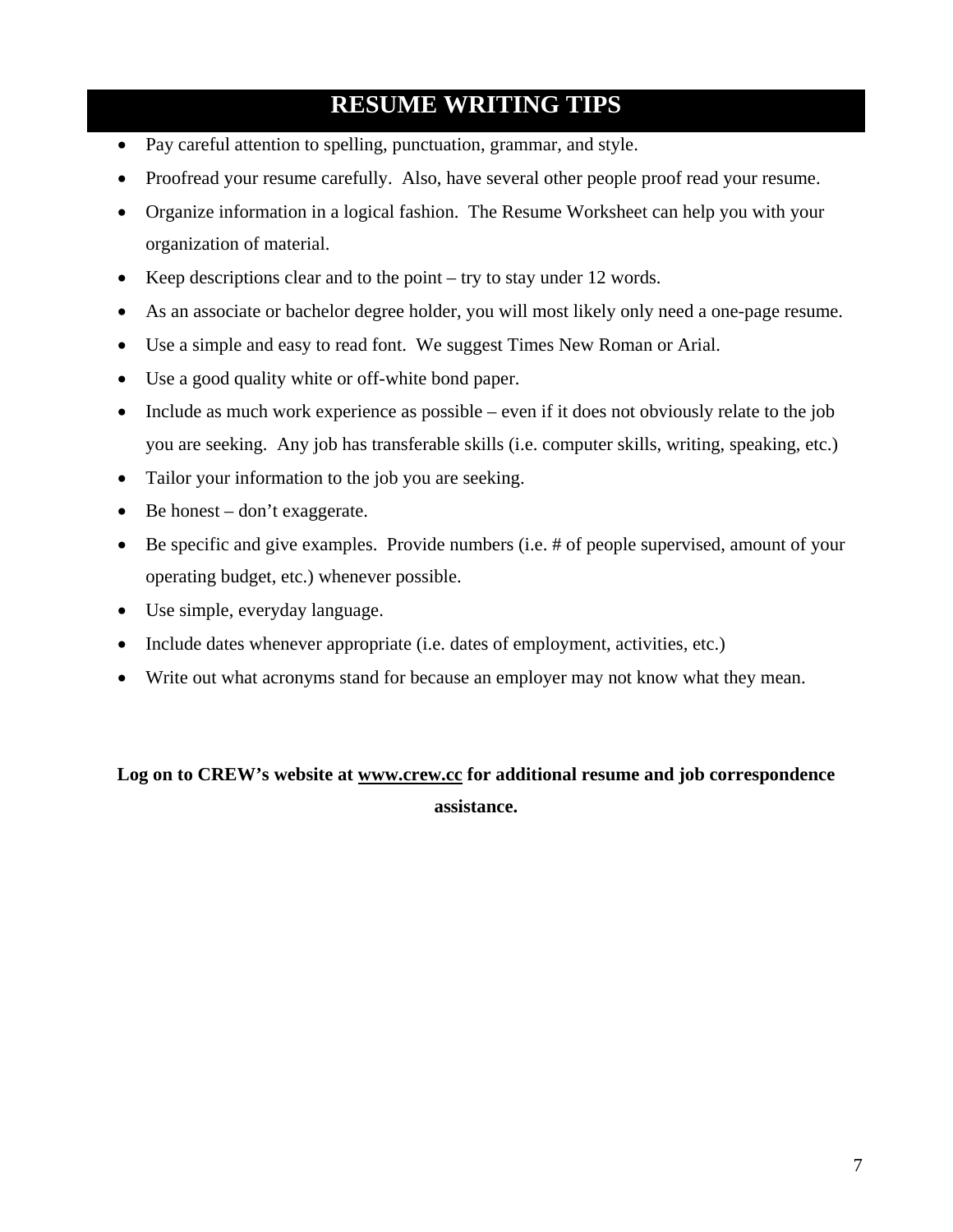### **REFERENCES**

It is fine to write "Reference available upon request" (see sample resume). However, you need to be prepared to present references in the event an employer requests this information. You should prepare an extra sheet of the same high-quality paper as your resume to be used as your reference page. You should be sure to put your contact information at the top of the page, preferably using the same header as is on your resume (see example). When thinking of references, consider supervisors you have worked for and professors that you know in your discipline. Do not list friends or family as your reference. Remember, you must ask someone to serve as a reference before you can list him/her as one. Use this opportunity to network. Let your reference know that you are looking for a position, the kind of position you are looking for, and ask if they have ideas on how to find one. Also, provide your reference with a copy of your resume so that he/she can speak about your qualifications when asked.

|            | Title:                                  |  |
|------------|-----------------------------------------|--|
|            | Company/Institution: Dept.: Dept.:      |  |
|            |                                         |  |
|            |                                         |  |
|            |                                         |  |
|            | Company/Institution: Dept.: Dept.: Dept |  |
|            |                                         |  |
|            |                                         |  |
| Name: Name | Title:                                  |  |
|            |                                         |  |
|            |                                         |  |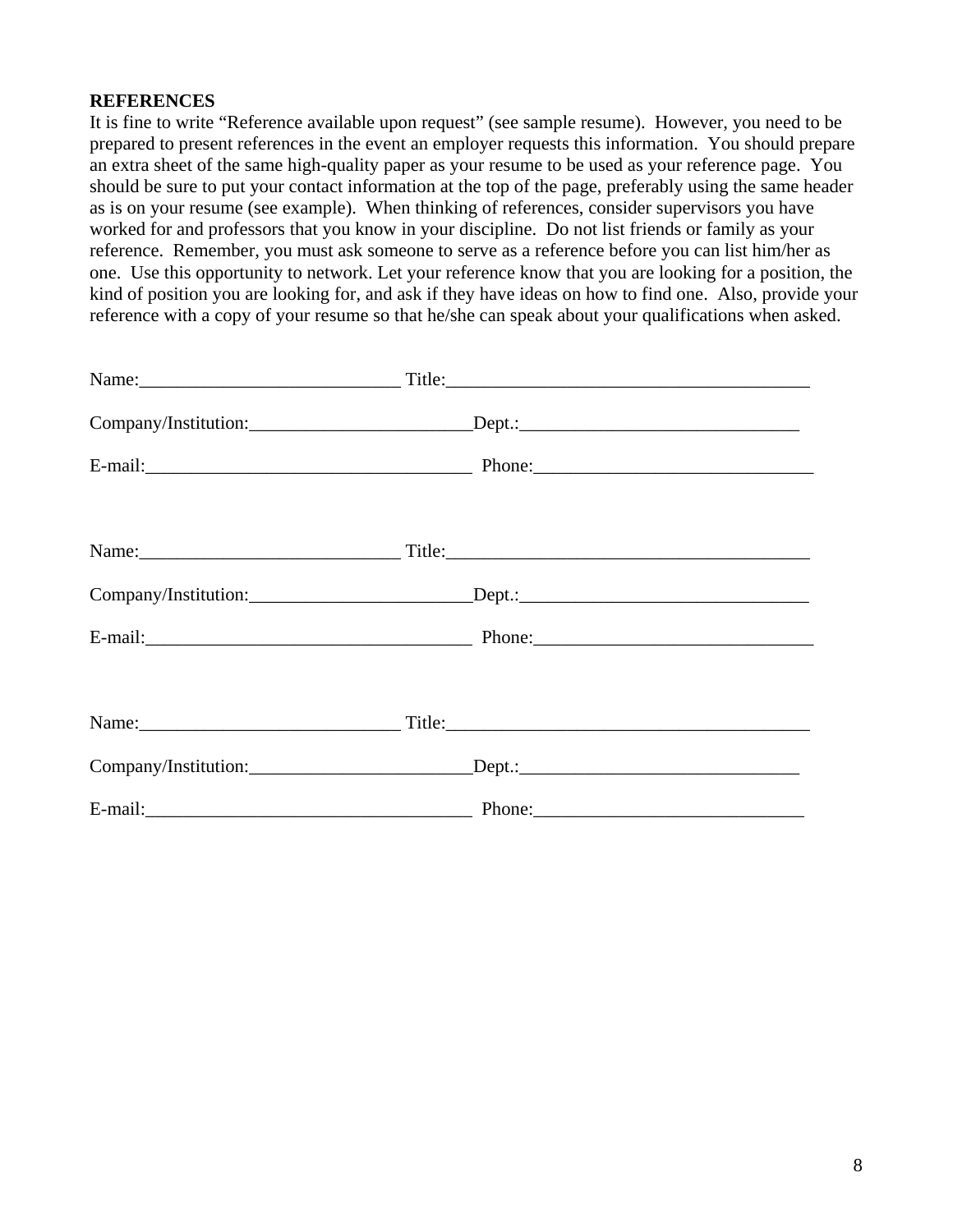Jane Sassaby P.O Box 111 Louisville, KY 40212 (502) 555-5555 *sassabyj@hotmail.com* 

### **Professional References**

**Dr. Boss Woman** 

Chairman and Professor University of Louisville Music Department *lovetosing@home.com*   $(502)$  234-5678

### **Mr. Boss Man**

Supervisor United Parcel Service HUB 2000 *Whatcanbrowndoforyou@ups.com*   $(502)$  456-7890

### **Mr. Music Man**

Owner/Internship Supervisor Musical Delights *intone@myshop.com*   $(502)$  999-9999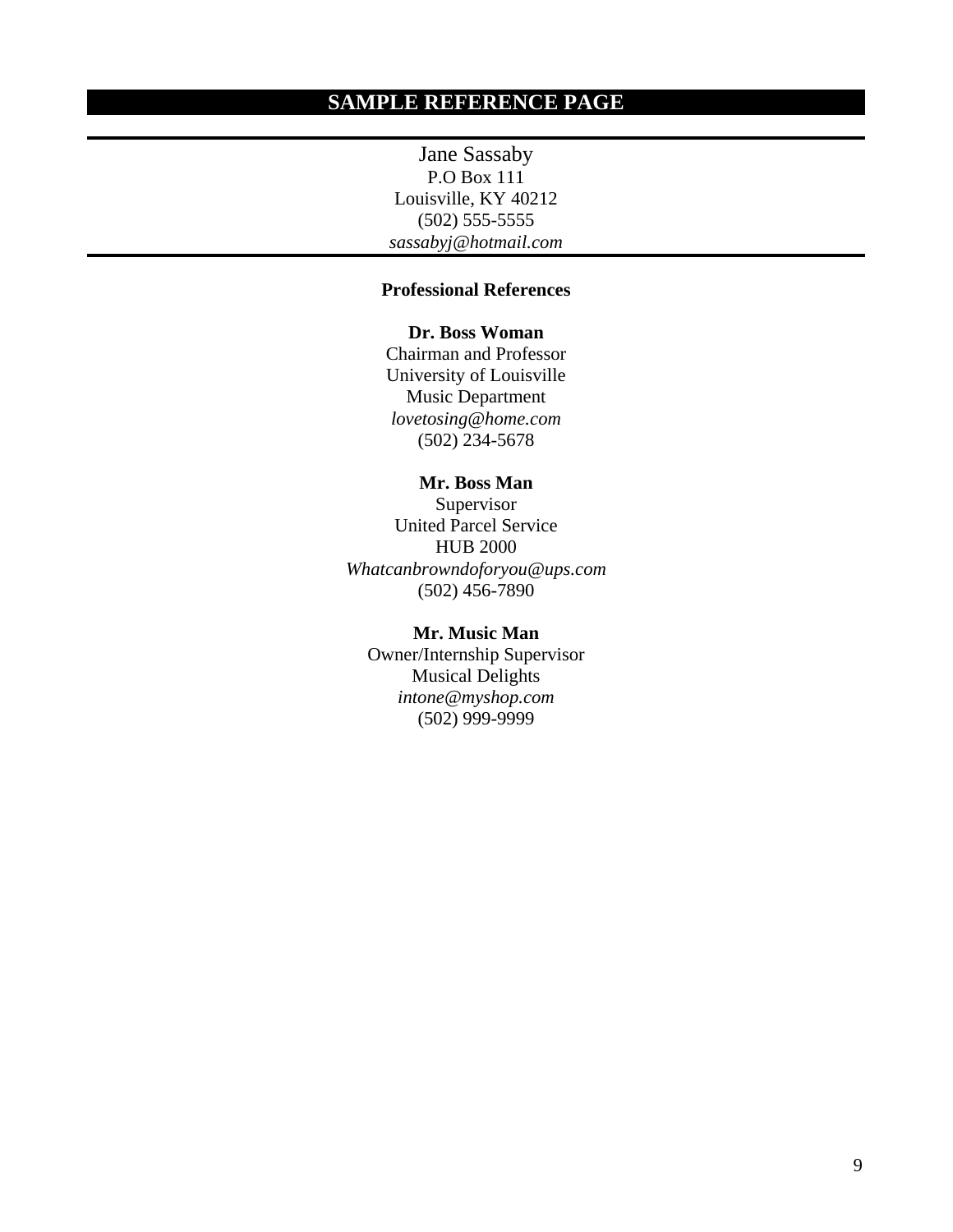# **SAMPLE RESUME 1**

**Kathy McBeel**  2100 McIntyre Dr. Shepherdsville, KY 40165 502-555-5665 kmcbeel@stu.kctcs.edu

### **OBJECTIVE**

An administrative assistant position in the social service field using my data-entry skills, organizational ability, and strong work ethic.

### **EDUCATION**

**Smart High School** Louisville, KY Graduation Date: May 2005 GPA: 3.6/4.0

### **COMPUTER SKILLS**

Microsoft Office (Word, Excel, Access, Publisher, PowerPoint) Microsoft Outlook Internet Explorer

#### **EXPERIENCE**

**Ride Attendant** April 2003 to Present

*Six Flags Kentucky Kingdom* Louisville, KY

- Direct patrons of amusement park in getting on and off riding device.
- Maintain order among patrons waiting to ride device.
- Fasten patrons' safety belts and bars to prevent injuries during ride.
- Assist children and elderly patrons from ride.
- Collect tickets and cash fares.

#### **Server/Hostess** January 2001- January 2003

*Applebee's Restaurant* Louisville, KY

- Greeted guests, and escorted them to designated table
- Described menu specials, took orders, and delivered meals in a timely manner
- Assisted fellow servers in delivering orders to their tables, putting customer service first
- Trained new servers on restaurant policies and procedures

### **HONORS AND ACTIVITIES**

Honor Roll 2001-Present Students Against Destructive Decisions, Member 2003-Present Co-Ed Y, President 2004- Present Senior Varsity Women's Basketball Team 2003-Present Junior Varsity Women's Basketball Team 2002-2003

#### **REFERENCES**

Available upon Request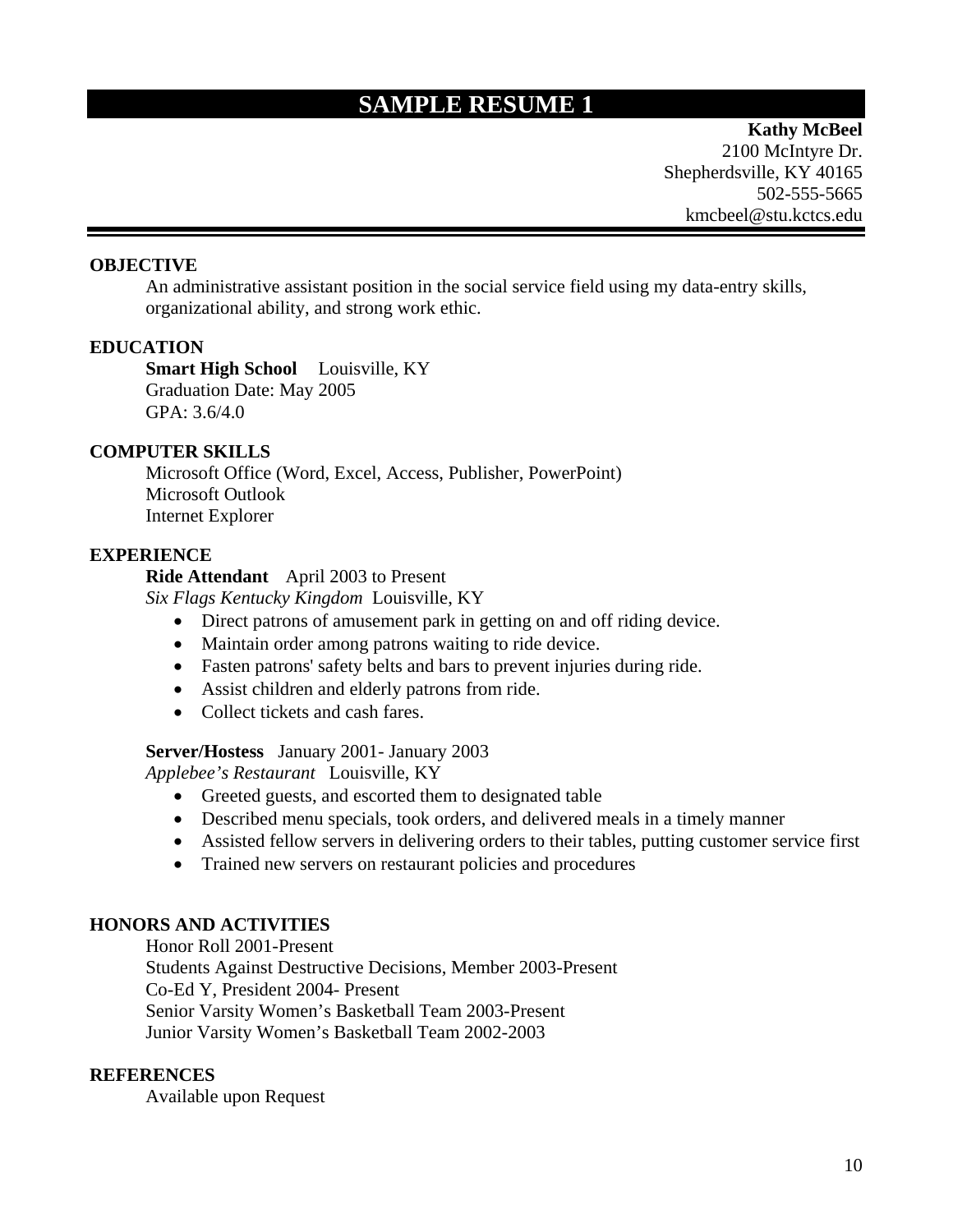Jane Sassaby P.O Box 111 Louisville, KY 40212 (502) 555-5555 *sassabyj@hotmail.com* 

## **OBJECTIVE**

To obtain an internship or part-time position in the banking industry utilizing my educational preparation in accounting

## **EDUCATION**

 Advanced High School, Louisville, KY Graduation Date: May 2006 GPA: 3.5

## **EXPERIENCE**

**Cashier** (9/03-Present) McDonald's Louisville, KY

- Key in customer orders into register and prepare food tray or takeout bags accordingly.
- Serve cold drinks, using drink-dispensing machine, and frozen milk drinks and desserts, using milkshake or frozen custard machine.
- Press lids onto beverages and place beverages on serving tray or in takeout container.
- Demonstrated a positive attitude while processing customer cash and credit transactions.
- Maintain a clean and orderly eating and serving area.

### **Sales Associate** (5/01-6/03)

Stein Mart Louisville, KY

- Assisted in the smooth and profitable operation of specialty clothing and home décor shop.
- Generated sales and maintained positive image among clients.
- Designed and constructed store displays.

### **COMPUTER PROFICIENCIES**

Microsoft Word, Excel, PowerPoint, FrontPage, and Adobe Photoshop

### **HONORS AND ACTIVITIES**

 SADD President, 2004-Present Dance Team, 2003-Present Marching Band, 2003- Present Norton Hospital Volunteer, 2004- Present Honor Roll, 2003-2004

### **REFERENCES**

Available upon request